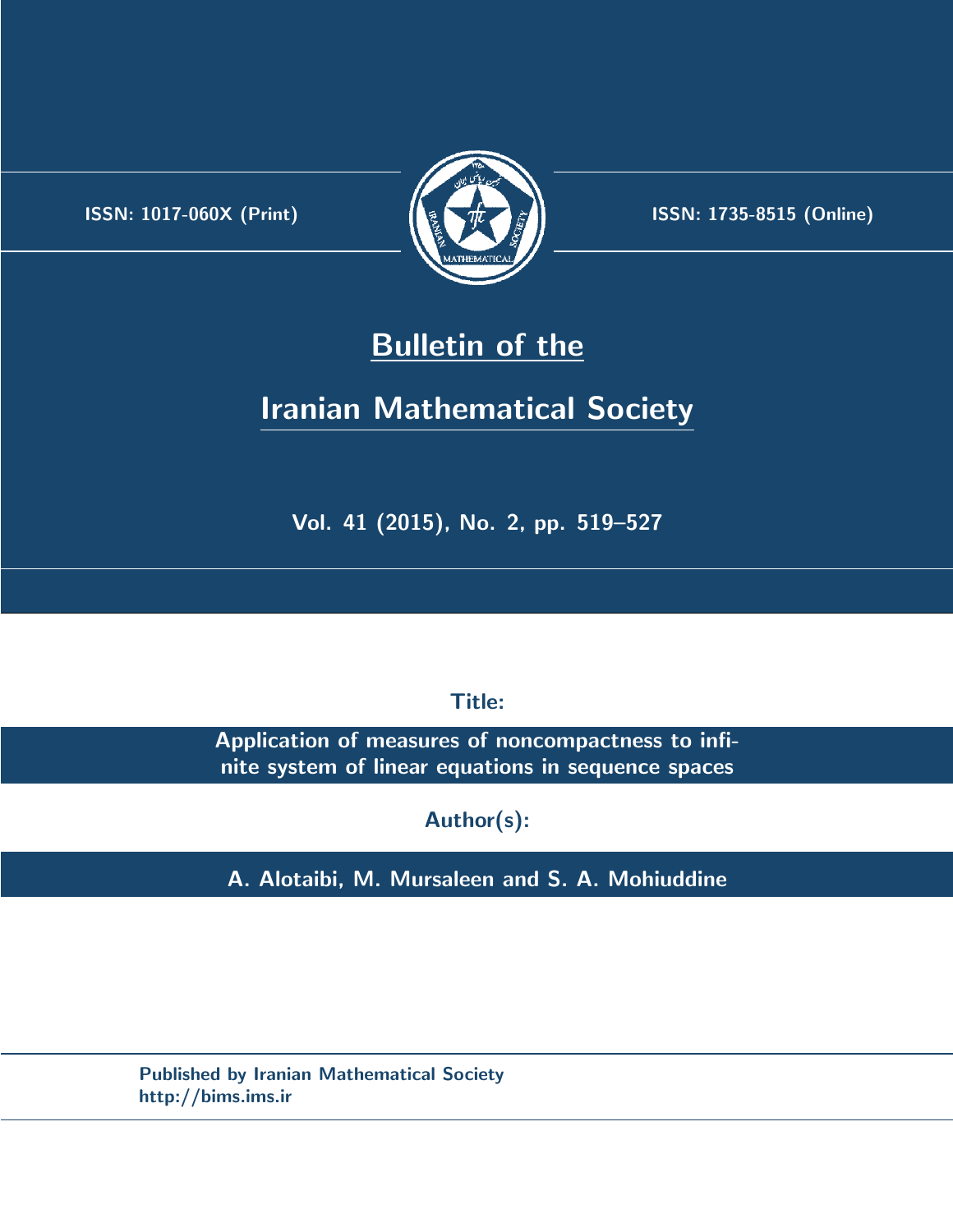Bull. Iranian Math. Soc. Vol. 41 (2015), No. 2, pp. 519–527 Online ISSN: 1735-8515

### **APPLICATION OF MEASURES OF NONCOMPACTNESS TO INFINITE SYSTEM OF LINEAR EQUATIONS IN SEQUENCE SPACES**

A. ALOTAIBI, M. MURSALEEN*∗* AND S. A. MOHIUDDINE

(Communicated by Hamid Reza Ebrahimi Vishki)

Abstract. G. Darbo [Rend. Sem. Math. Univ. Padova, 24 (1955) 84– 92] used the measure of noncompactness to investigate operators whose properties can be characterized as being intermediate between those of contraction and compact operators. In this paper, we apply the Darbo's fixed point theorem for solving infinite system of linear equations in some sequence spaces.

**Keywords:** Sequence spaces; matrix transformations; Hausdorff measure of noncompactness; Darbo's fixed point theorem; infinite system of linear equations.

**MSC(2010):** 47H08, 47H09, 47H10, 46B45, 46B50.

### 1. **Introduction**

Measure of noncompactness are very useful tools widely used in fixed point theory, differential equations, functional equations, integral and integro-differential equations, and optimization etc. In recent years measures of noncompactness have also been used in defining geometric properties of Banach spaces as well as in characterizing compact operators between sequence spaces. Darbo formulated his celebrated fixed point theorem in 1955 which involves the notion of measure of noncompactness. Darbo's fixed point theorem is useful in establishing the existence of solutions of various classes of differential equations, especially for implicit differential equations, integral equations and integrodifferential equations. In this paper, we use measures of noncompactness for solving infinite system of linear equations in some classical sequence spaces by applying the Darbo's fixed point theorem. That is, we obtain the conditions

*⃝*c 2015 Iranian Mathematical Society

519

Article electronically published on April 29, 2015.

Received: 2 January 2014, Accepted: 21 March 2014.

*<sup>∗</sup>*Corresponding author.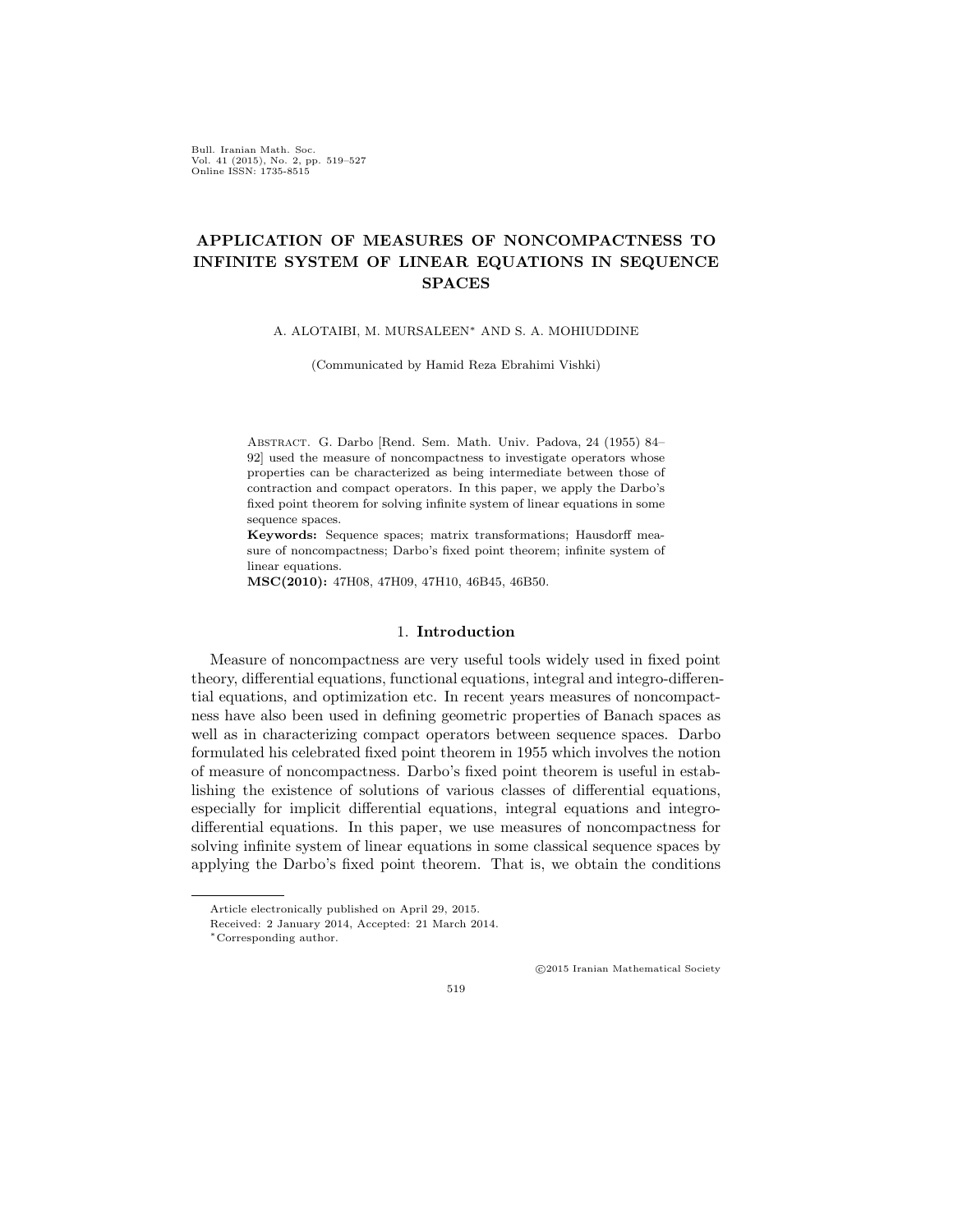for the existence of the solution of the infinite system of linear equations

$$
y_n = \sum_{k=1}^{\infty} a_{nk} x_k + b_n \ (n = 1, 2, ....)
$$

in sequence spaces  $\ell_1$  and  $\ell_\infty$ .

#### 2. **Preliminaries**

We shall write *w* for the set of all complex sequences  $x = (x_k)_{k=0}^{\infty}$ . Let  $\varphi, \ell_\infty, c$  and  $c_0$  denote the sets of all finite, bounded, convergent and null sequences, respectively. We write  $\ell_p = \{x \in \omega : \sum_{k=0}^{\infty} |x_k|^p < \infty\}$  for  $1 \leq p < \infty$ . By *e* and  $e^{(n)}$   $(n \in \mathbb{N})$ , we denote the sequences such that  $e_k = 1$  for  $k = 0, 1, \ldots$ , and  $e_n^{(n)} = 1$  and  $e_k^{(n)} = 0$  ( $k \neq n$ ). For any sequence  $x = (x_k)_{k=0}^{\infty}$ , let  $x^{[n]} = \sum_{k=0}^{n} x_k e^{(k)}$  be its *n*–section.

A sequence  $(b^{(n)})_{n=0}^{\infty}$  in a linear metric space X is called *Schauder basis* if for every  $x \in X$ , there is a unique sequence  $(\lambda_n)_{n=0}^{\infty}$  of scalars such that  $x = \sum_{n=0}^{\infty} \lambda_n b^{(n)}$ . A sequence space *X* with a linear topology is called a *K–* space if each of the maps  $p_i: X \to \mathbb{C}$  defined by  $p_i(x) = x_i$  is continuous for all  $i \in \mathbb{N}$ . A *K*-space is called an  $FK$ -space if X is a complete linear metric space; a *BK*–space is a normed *FK*–space. An *FK*–space  $X \supset \varphi$  is said to have AK if every sequence  $x = (x_k)_{k=0}^{\infty} \in X$  has a unique representation  $x = \sum_{k=0}^{\infty} x_k e^{(k)}$ , that is,  $x^{[n]} \to x$  as  $n \to \infty$  (cf. [\[28](#page-9-0)]).

The classical sequence spaces  $c_0$ , c and  $\ell_p$  ( $1 \leq p < \infty$ ) all have Schauder bases but  $\ell_{\infty}$  has no Schauder basis; the spaces  $c_0$  and  $\ell_p$  ( $1 \leq p < \infty$ ) have *AK*.

Let  $(X, \|\cdot\|)$  be a normed space. Then the unit sphere and closed unit ball in X are denoted by  $S_X := \{x \in X : ||x|| = 1\}$  and  $B_X := \{x \in X : ||x|| \le 1\}$ . If  $X \supset \varphi$  is a *BK*-space and  $a = (a_k) \in w$ , then we define

(2.1) 
$$
\|a\|_{X}^{*} = \sup_{x \in S_{X}} \left| \sum_{k=0}^{\infty} a_{k} x_{k} \right|
$$

provided the expression on the right hand side exists and is finite.

Let  $A = (a_{nk})_{n,k=0}^{\infty}$  be an infinite matrix with complex entries  $a_{nk}$   $(n, k \in \mathbb{N})$ . We write  $A_n$  for the sequence in the  $n^{\text{th}}$  row of  $A$ , i.e.,  $A_n = (a_{nk})_{k=0}^{\infty}$  for every *n* ∈ N. The *A*-transform of the sequence  $x = (x_k)_{k=0}^{\infty}$  is defined as the sequence  $Ax = (A_n(x))_{n=0}^{\infty}$ , where

(2.2) 
$$
A_n(x) = \sum_{k=0}^{\infty} a_{nk} x_k; \ (n \in \mathbb{N})
$$

provided the series on the right converges for each  $n \in \mathbb{N}$ .

Let *X* and *Y* be subsets of *w* and  $A = (a_{nk})$  an infinite matrix. Then, we say that *A* defines a matrix mapping from *X* into *Y* , and we denote it by writing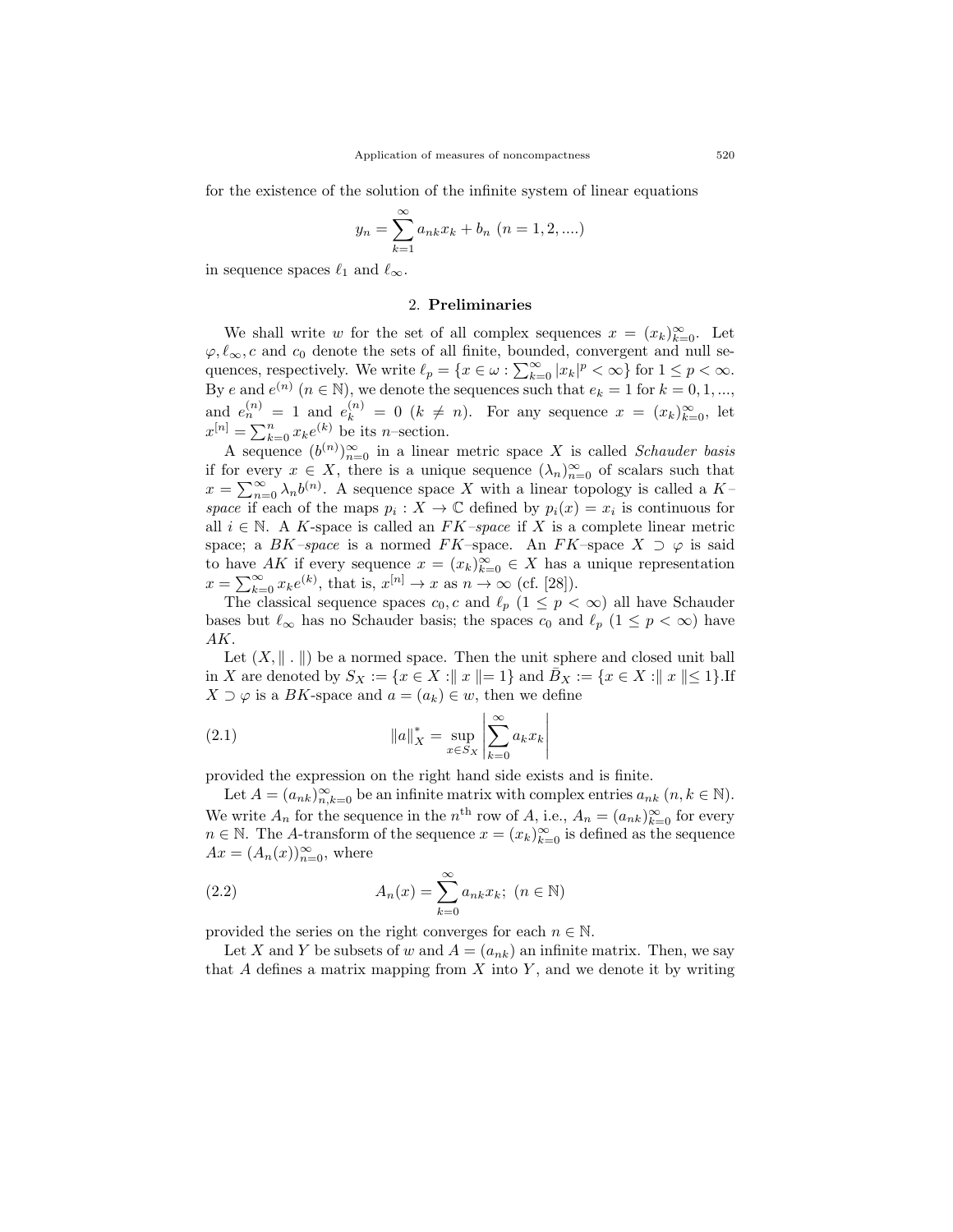$A: X \to Y$ , if *Ax* exists and is in *Y* for all  $x \in X$ . By  $(X, Y)$ , we denote the class of all infinite matrices that map *X* into *Y* . If *X* and *Y* are normed spaces then we write  $\mathcal{B}(X, Y)$  for the space of all bounded linear operators  $L: X \to Y$  $\text{normed by } ||L|| = \sup{||L(x)|| : x \in S_X}.$ 

**Lemma 2.1** ( [\[18](#page-8-0),[19\]](#page-8-1)). (*a*) We have  $(\ell_1, \ell_1) = \mathcal{B}(\ell_1, \ell_1)$  and  $A \in (\ell_1, \ell_1)$  if and only if

(2.3) 
$$
\| A \|_{(\ell_1,\ell_1)} = \sup_{k} \sum_{n=0}^{\infty} |a_{nk}| < \infty.
$$

If *A* is in any of the classes above then  $|| L_A || = || A ||_{(\ell_1, \ell_1)}$ . (*b*) We have  $A \in (\ell_{\infty}, \ell_{\infty}) = \mathcal{B}(\ell_{\infty}, \ell_{\infty})$  if and only if

(2.4) 
$$
\| A \|_{(\ell_{\infty}, \ell_{\infty})} = \sup_{n} \sum_{k=0}^{\infty} |a_{nk}| < \infty.
$$

If *A* is in any of the above classes, then  $|| L_A || = || A ||_{(\ell_{\infty}, \ell_{\infty})}$ .

#### 3. **Hausdorff measures of noncompactness**

The concept of measure of noncompactness has played a basic role in nonlinear functional analysis, especially in metric and topological fixed point theory. Up to now, several papers have been published on the existence and behavior of solutions of nonlinear differential and integral equations, using the technique of measure of noncompactness. The first measure of noncompactness, the function  $\alpha$ , was defined and studied by Kuratowski [[15\]](#page-8-2) in 1930. Darbo [\[11](#page-8-3)] used this measure to generalize both the classical Schauder fixed point principle and (a special variant of) Banach's contraction mapping principle for so called condensing operators. The Hausdorff MNC  $\chi$  was introduced by Goldenstein, Gohberg and Markus [[12\]](#page-8-4) in 1957 (and later studied by Goldenstein and Markus [\[13](#page-8-5)]).

By  $\mathcal{M}_X$ , we denote the collection of all bounded subsets of a metric space  $(X, d)$  and by  $\mathcal{N}_X$  the subfamily consisting of all relatively compact subsets of *X*.

**Definition 3.1.** Let  $(X, d)$  be a metric space and  $Q \in \mathcal{M}_X$ . Then the Kuratowski measure of noncompactness (*α*-measure or set measure of noncompactness) of *Q*, denoted by  $\alpha(Q)$ , is the infimum of the set of all numbers  $\epsilon > 0$ such that  $Q$  can be covered by a finite number of sets with diameters  $\epsilon$  that is

$$
\alpha(Q) := \inf \left\{ \epsilon > 0 : Q \subset \bigcup_{i=1}^n, S_i \subset X, \ \operatorname{diam}(S_i) < \epsilon \ (i = 1, ..., n); \ n \in \mathbb{N} \right\}.
$$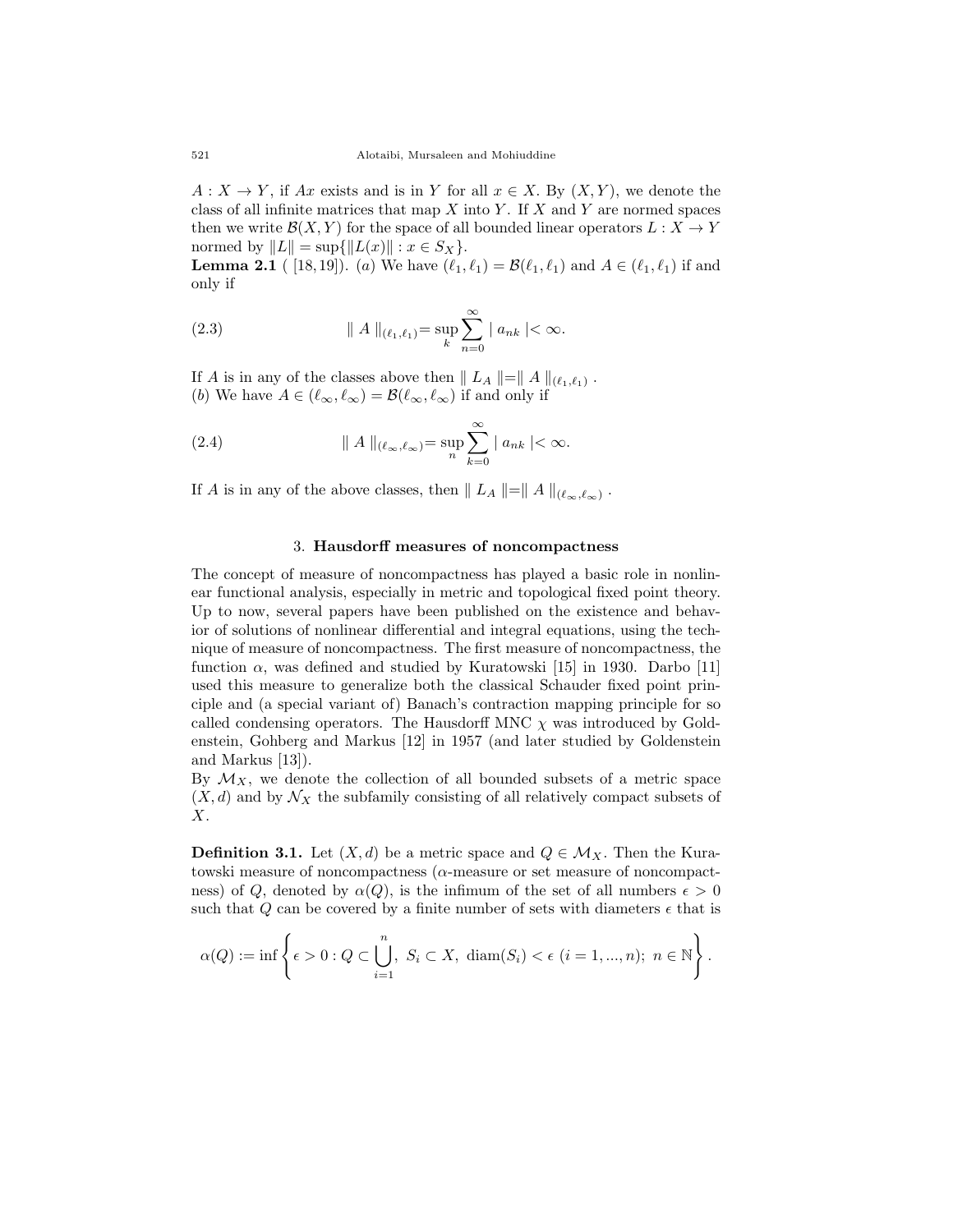**Definition 3.2.** If  $Q \in M_X$ , then the Hausdorff measure of noncompactness of the set  $Q$ , denoted by  $\chi(Q)$ , is defined by

$$
\chi(Q):=\inf\big\{\epsilon>0:Q\subset\cup_{i=1}^nB(x_i,r_i),x_i\in X,r_i<\epsilon(i=1,2,...),n\in\mathbb{N}\big\}.
$$

The function  $\chi : \mathcal{M}_X \to [0, \infty)$  is called the Hausdorff measure of noncompactness.

The basic properties of the Hausdorff measure of noncompactness can be found in [\[1](#page-7-0), [4,](#page-7-1) [18,](#page-8-0) [27\]](#page-8-6) and [[19\]](#page-8-1).

**Lemma 3.1.** Let  $Q$ ,  $Q_1$  and  $Q_2$  be bounded subsets of the metric space  $(X, d)$ . Then

 $(i) \chi(Q) = 0$  if and only if *Q* is totally bounded,  $(iii)$   $\chi(Q) = \chi(\overline{Q}),$  $(iii)$   $Q_1 \subset Q_2$  implies  $\chi(Q_1) \leq \chi(Q_2)$ ,  $(iv) \chi(Q_1 \cup Q_2) = \max\{\chi(Q_1), \chi(Q_2)\},\$ **Lemma 3.2.** Let  $Q, Q_1$  and  $Q_2$  be bounded subsets of the normed space (*X, ∥ . ∥*)*.* Then  $\chi(Q_1 + Q_2) \leq \chi(Q_1) + \chi(Q_2),$  $(iii) \chi(Q+x) = \chi(Q)$  for all  $x \in X$ ,  $(iii) \chi(\lambda Q) = |\lambda|\chi(Q)$  for all  $\lambda \in \mathbb{C}$ ,  $(iv) \ \chi(Q) = \chi(co(Q)).$ 

Let *X* and *Y* be Banach spaces and  $\chi_1$  and  $\chi_2$  be the Hausdorff measures of noncompactness on *X* and *Y*, respectively. An operator  $L: X \rightarrow Y$  is said to be  $(\chi_1, \chi_2)$ -*bounded* if  $L(Q) \in M_Y$  for all  $Q \in M_X$  and there exist a constant  $C \geq 0$  such that  $\chi_2(L(Q)) \leq C\chi_1(Q)$  for all  $Q \in M_X$ . If an operator *L* is  $(\chi_1, \chi_2)$ -bounded then the number  $|| L ||_{(\chi_1, \chi_2)} := \inf \{ C \geq 0 : \chi_2(L(Q)) \leq$  $C\chi_1(Q)$  for all  $Q \in M_X$  is called the  $(\chi_1, \chi_2)$ –*measure of noncompactness of L.* If  $\chi_1 = \chi_2 = \chi$ , then we write  $|| L ||_{(\chi_1, \chi_2)} = || L ||_{\chi}$ .

The most effective way in the characterization of compact operators between the Banach spaces is by applying the Hausdorff measure of noncompactness. This can be achieved as follows: Let *X* and *Y* be Banach spaces and  $L \in$  $B(X, Y)$ . Then, the Hausdorff measure of noncompactness of  $L$ , denoted by *∥ L ∥χ*, can be determined by

(3*.*1) *∥ L ∥χ*= *χ*(*L*(*SX*))*,*

and we have that *L* is compact if and only if

(3*.*2) *∥ L ∥χ*= 0*.*

This technique has recently been used by several authors in many research papers (see for instance [[8–](#page-8-7)[10,](#page-8-8) [14,](#page-8-9) [16,](#page-8-10) [17,](#page-8-11) [20–](#page-8-12)[26\]](#page-8-13)).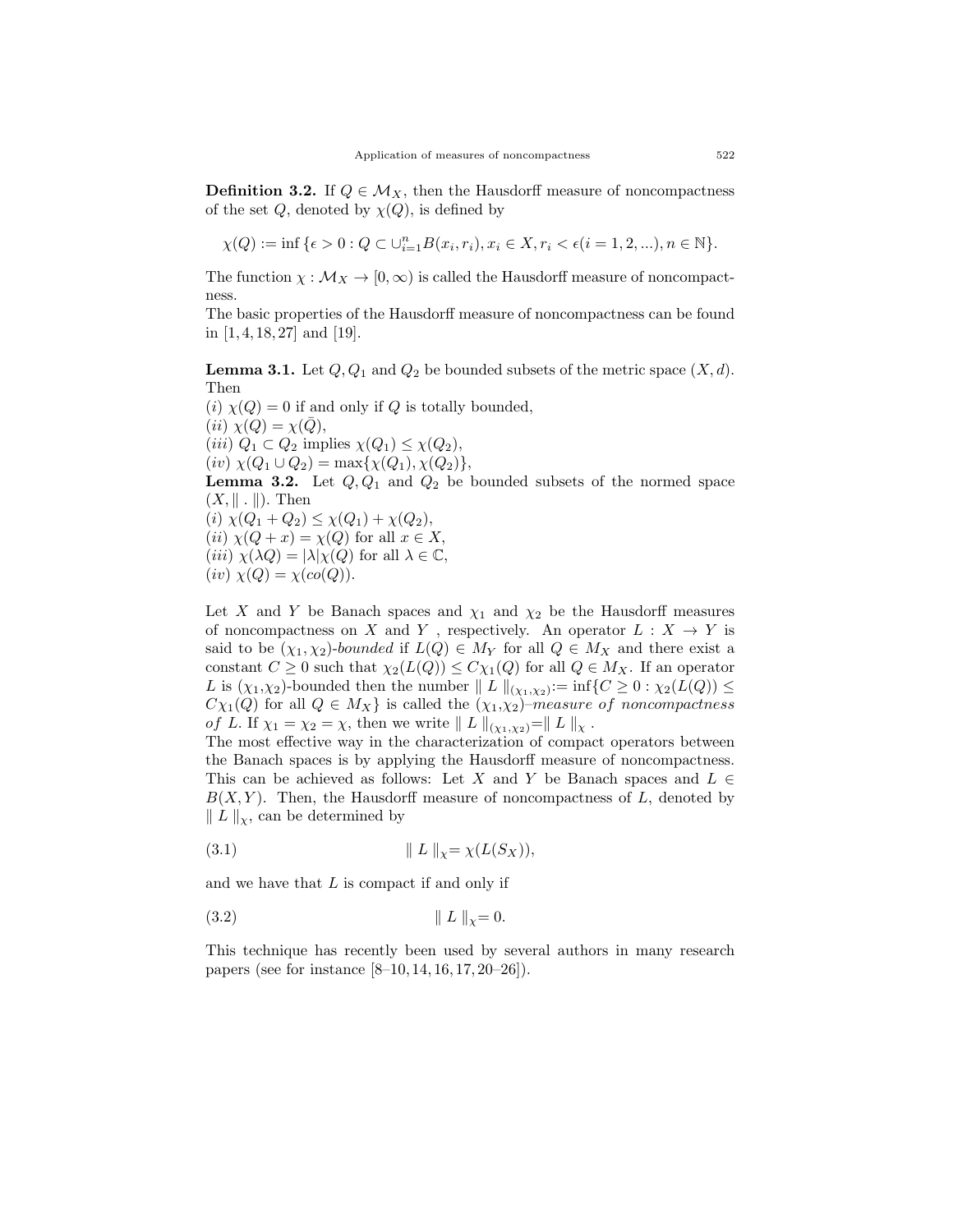The following result shows how to compute the Hausdorff measure of noncompactness in the spaces  $c_0$  and  $\ell_p$  ( $1 \leq p < \infty$ ).

**Theorem 3.3** [[19\]](#page-8-1). Let *Q* be a bounded subset of the normed space *X*, where *X* is  $\ell_p$  for  $1 \leq p < \infty$  or  $c_0$ . If  $P_n: X \to X$   $(n \in N)$  is the operator defined by  $P_n(x) = x^{[n]} = (x_0, x_1, \dots, x_n, 0, 0, \dots)$  for all  $x = (x_k)_{k=0}^{\infty} \in X$ , then we have

$$
\chi(Q) = \lim_{n \to \infty} \Big( \sup_{x \in Q} \|(I - P_n)(x)\| \Big).
$$

G. Darbo [\[11](#page-8-3)] used the measure of noncompactness to investigate operators whose properties can be characterized as being intermediate between those of contraction and compact operators. Darbo's fixed point theorem is a generalization of the well-known Schauder fixed point theorem.

**Theorem 3.4** [\[11](#page-8-3)]. If *C* is a non-empty bounded closed convex subset of a Banach space *X* and  $T: C \to C$  is a continuous mapping such that for any set  $E$  ⊂  $C$ ,

$$
\alpha(T(E)) \le k\alpha(E),
$$

where *k* is a constant,  $0 \leq k < 1$ , then *T* has a fixed point. The theorem is also true for the Hausdorff measure  $\chi$ .

Darbo's fixed-point theorem is useful in establishing the existence of solutions of various classes of differential equations, especially for implicit differential equations, integral equations and integro-differential equations, see [\[4](#page-7-1)]. Recently, measures of noncompactness have been used in solving infinite system of differential equations and integral equations in sequence spaces (cf. [[2](#page-7-2),[3,](#page-7-3)[5](#page-7-4),[6\]](#page-7-5), and [[23](#page-8-14)]). In this paper, we use measures of noncompactness for solving infinite system of linear equations by applying the Darbo's fixed point theorem.

#### 4. **Main results**

Consider the infinite system of linear equations

(4.1) 
$$
y_n = \sum_{k=1}^{\infty} a_{nk} x_k + b_n \ (n = 1, 2, ....).
$$

Let us define  $T: \ell_1 \to \ell_1$  by

$$
(4.2) \t\t y = Tx = Ax + B,
$$

which is an equivalent form of (3.1), where  $B = (b_n)_{n=1}^{\infty}$  is a sequence of scalars. We have to find a condition so that system (3.2) will have a unique solution.

**Theorem 4.1.** System (3.2) has a unique solution  $x = (x_k) \in \ell_1$  if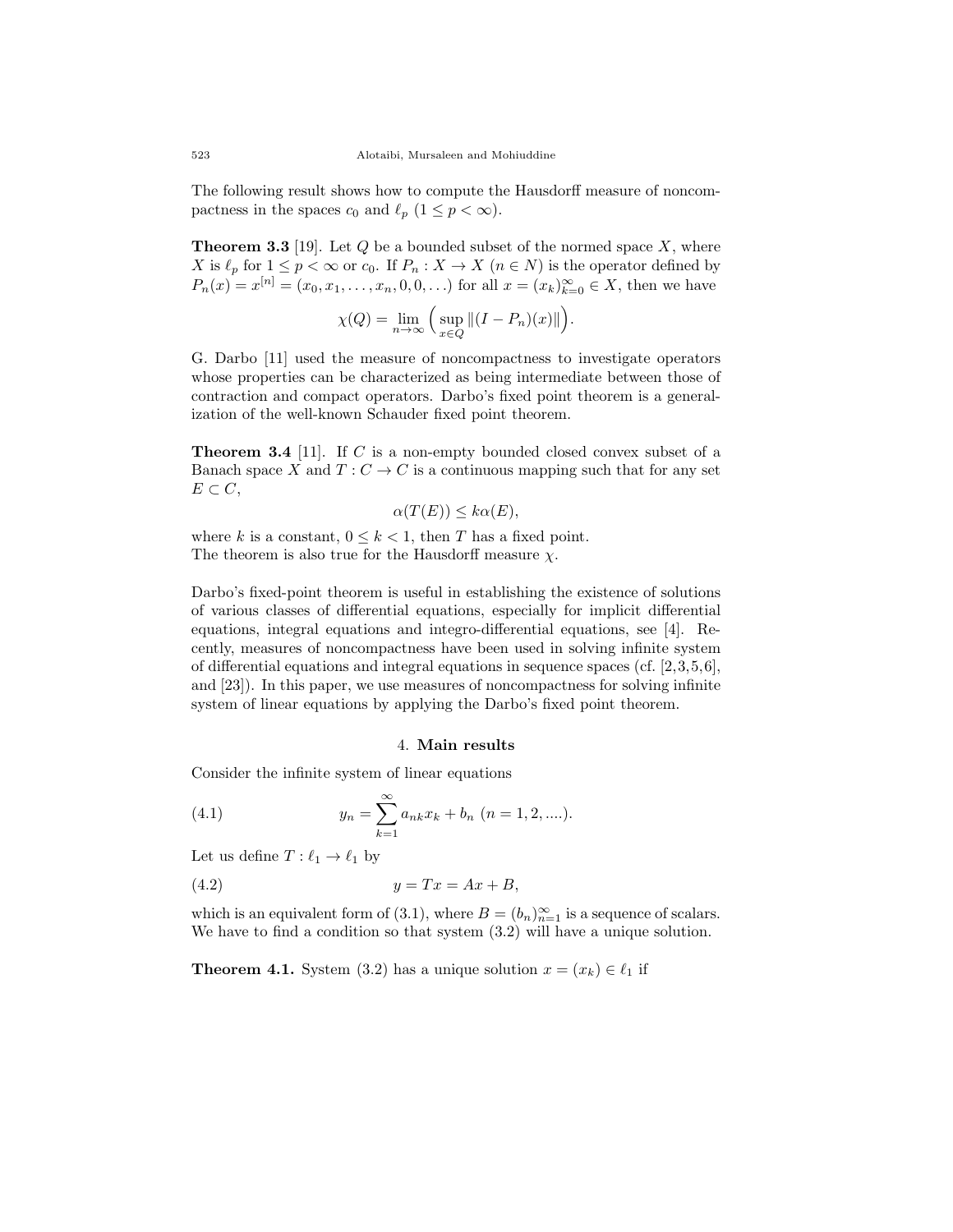(i)  $A \in (\ell_1, \ell_1)$ , and (ii)  $B = (b_n) \in \ell_\infty$ , and (iii) there exists a constant  $k < 1$ such that

$$
\sum_{n=1}^{\infty} | a_{nj} | \leq k, \ j = 1, 2, \dots
$$

*Proof.* We know by Lemma 2.1 (a) that the necessary and the sufficient condition for  $A \in (\ell_1, \ell_1)$  is

$$
\sup_j \sum_{n=1}^{\infty} |a_{nj}| < \infty.
$$

Now, let  $S = S_{\ell_1}$ . Then,  $T(S) = AS \in \mathcal{M}_{\ell_1}$ . Thus, we have by Theorem 3.3 that

$$
\chi(T(S)) = \lim_{r \to \infty} \left( \sup_{x \in S} \left\| (I - P_r)(Tx) \right\|_{\ell_1} \right)
$$
  
\n
$$
= \lim_{r \to \infty} \left( \sup_{x \in S} \left\| (I - P_r)(Ax + B) \right\|_{\ell_1} \right)
$$
  
\n
$$
= \lim_{r \to \infty} \left( \sup_{x \in S} \left\| (I - P_r)(Ax) \right\|_{\ell_1} \right)
$$

where  $P_r: \ell_1 \to \ell_1$  ( $r \in \mathbb{N}$ ) is defined by  $P_r(x) = (x_0, x_1, \ldots, x_r, 0, 0, \ldots)$  for all  $x = (x_k) \in \ell_1$ . This yields that

$$
\chi(T(S)) = \lim_{r \to \infty} \left( \sup_{x \in S} \left( \sum_{n=r+1}^{\infty} |A_n(x)| \right) \right)
$$

$$
= \lim_{r \to \infty} \sup_{x \in S} \left( \sum_{n=r+1}^{\infty} | \sum_{j=0}^{\infty} a_{nj} x_j | \right)
$$

$$
\leq \lim_{r \to \infty} \sup_{x \in S} \sum_{n=r+1}^{\infty} \sum_{j=0}^{\infty} |a_{nj}| |x_j|.
$$
(4.3)

and hence we obtain

(4.4) 
$$
\chi(T(S)) \leq \left(\lim_{r \to \infty} \sup_j \sum_{n=r+1}^{\infty} |a_{nj}| \right) \chi(S).
$$

Therefore, if  $\sum_{n=1}^{\infty} |a_{nj}| \leq k < 1$  for every *j*, then

(4.5) 
$$
\chi(T(S)) \leq k\chi(S).
$$

Now applying Theorem 3.4, we have that *T* has a fixed point. Thus, if  $B = (b_n) \in \ell_\infty$  and if there exists a constant  $k < 1$ 

$$
\sum_{n=1}^{\infty} |a_{nj}| \le k, \ j = 1, 2, ...
$$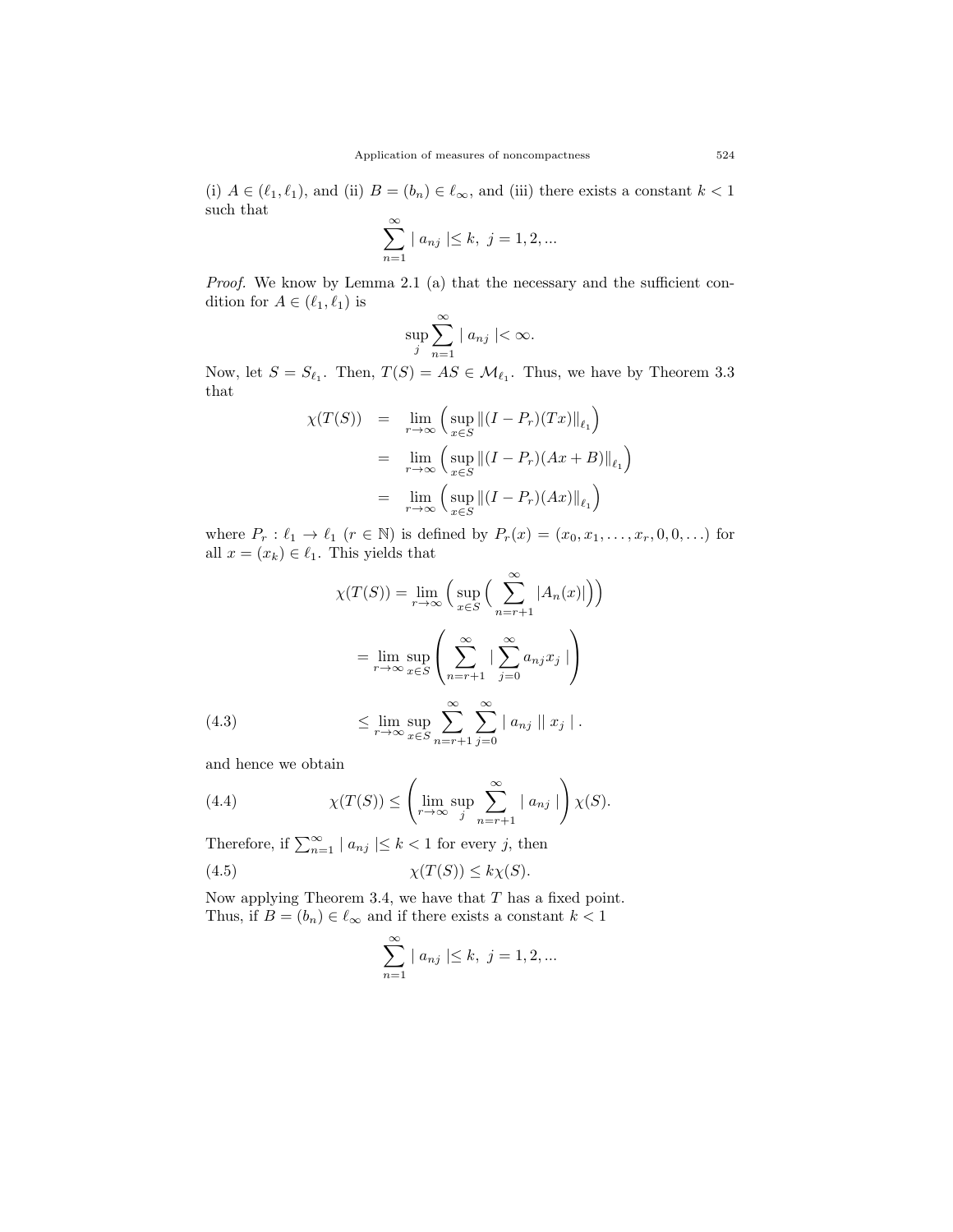then there exists a unique sequence  $x = (x_k) \in \ell_1$  which is a solution of system  $(4.2).$ 

This completes the proof. □

Similarly, we have the following result when in (4.2)  $T \in \mathcal{B}(\ell_{\infty}, \ell_{\infty})$ . **Theorem 4.2.** The system (4.2) has a unique solution  $x = (x_k) \in \ell_\infty$  if (i)  $A \in (\ell_{\infty}, \ell_{\infty})$ , and (ii)  $B = (b_n) \in \ell_{\infty}$ , and (iii) there exists a constant  $\alpha < 1$ such that

$$
\sum_{j=1}^{\infty} | a_{nj} | \le \alpha, \ n = 1, 2, ...
$$

*Proof.* Using Lemma 2.1 (b) then condition (2.4) for  $A \in (\ell_{\infty}, \ell_{\infty})$ , and the associated operator  $T \in \mathcal{B}(\ell_{\infty}, \ell_{\infty})$  together yield

$$
\chi(T(S)) \leq \left(\lim_{r \to \infty} \sup_n \sum_{j=r+1}^{\infty} |a_{nj}| \right) \chi(S).
$$

Therefore, if  $\sum_{j=1}^{\infty} |a_{nj}| \leq k < 1$  for every *n*, then

$$
(4.5) \t\t \chi(T(S)) \le k\chi(S).
$$

Now applying Darbo's fixed point theorem, we have that *T* has a fixed point. Thus, if  $B = (b_n) \in \ell_\infty$  and if there exists a constant  $k < 1$ 

$$
\sum_{n=1}^{\infty} | a_{nj} | \leq k, \ j = 1, 2, \dots
$$

then there exists a unique sequence  $x = (x_k) \in \ell_\infty$  which is a solution of system  $(4.2).$ 

This completes the proof. □

#### **REFERENCES**

- <span id="page-7-0"></span>[1] R. R. Akhmerov, M. I. Kamenskij, A. S. Potapov, A. E. Rodkina and B. N. Sadovskii, Measures of Noncompactness and Condensing Operators, Operator Theory: Advances and Applications, 55, Birkhäuser, Basel, 1992.
- <span id="page-7-2"></span>[2] A. Aghajania, R. Allahyari and M. Mursaleen, A generalization of Darbo's theorem with application to the solvability of systems of integral equations, *J. Comput. Appl. Math.* **260** (2014) 68–77.
- <span id="page-7-3"></span>[3] J. Banas, Measures of noncompactness in the study of solutions of nonlinear differential and integral equations, *Cent. Eur. J. Math.* **10** (2012), no. 6, 2003–2011.
- <span id="page-7-1"></span>[4] J. Bana´s and K. Goebel, Measures of Noncompactness in Banach Spaces, Lecture Notes in Pure and Applied Mathematics, 60, Marcel Dekker, New York, 1980.
- <span id="page-7-4"></span>[5] J. Banas´ and M. Lecko, Solvability of infinite systems of differential equations in Banach sequence spaces, *J. Comput. Appl. Math.* **137** (2001), no. 2, 363–375.
- <span id="page-7-5"></span>[6] J. Banas´ and M. Mursaleen, Sequence Spaces and Measures of Noncompactness with Applications to Differential and Integral Equations, Springer, New Dehli, 2014.
- [7] F. Başar, Summability Theory and its Applications, Bentham Science Publishers, Istanbul, 2011.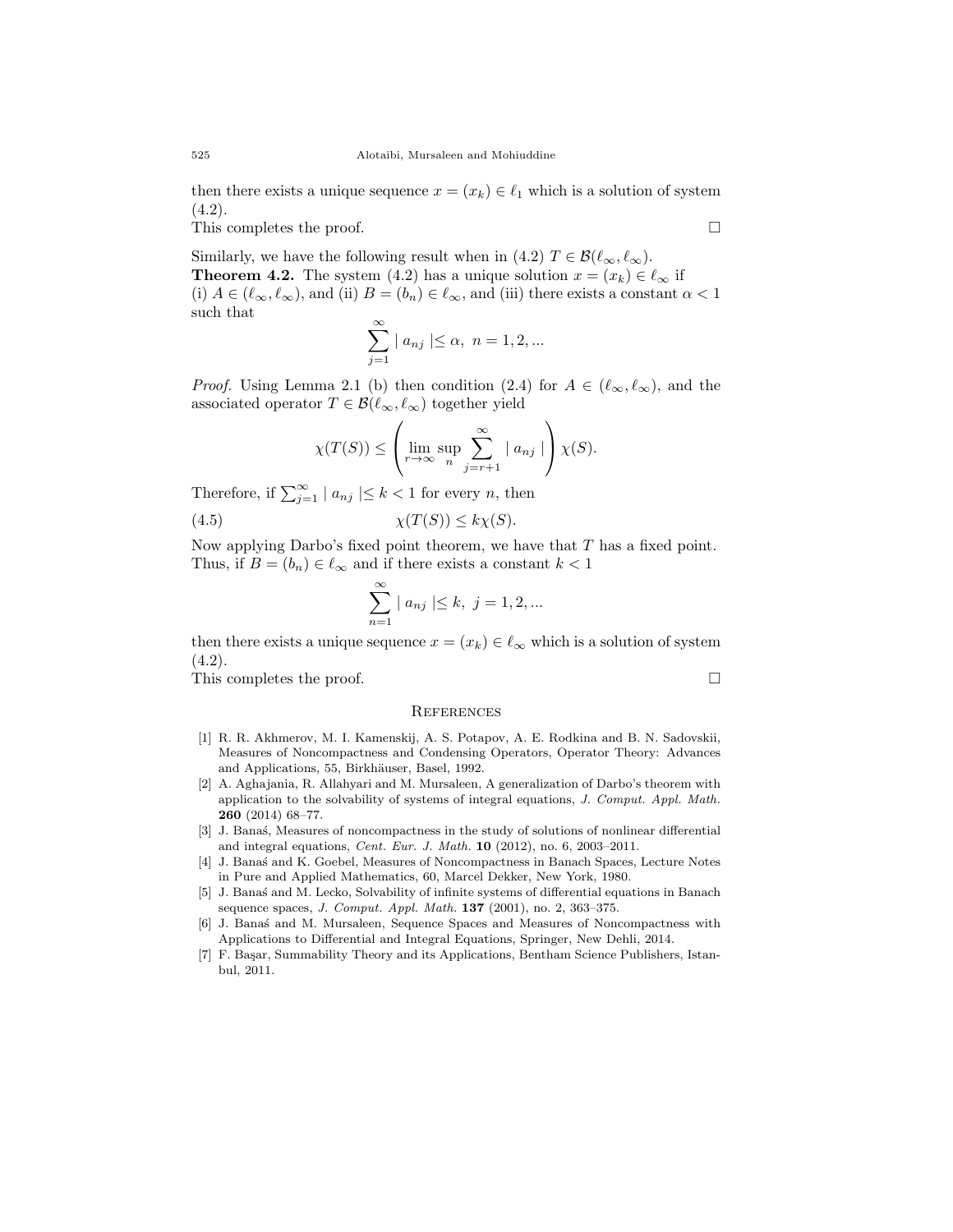- <span id="page-8-7"></span>[8] F. Başar and E. Malkowsky, The characterization of compact operators on spaces of strongly summable and bounded sequences, *Appl. Math. Comput.* **217** (2011), no. 12, 5199–5207.
- [9] M. Başarir and E. E. Kara, On compact operators on the Riesz  $B<sup>m</sup>$ -difference sequence space, *Iran. J. Sci. Technol. Trans. A Sci.* **35** (2011), no. 4, 279–285.
- <span id="page-8-8"></span>[10] M. Başarir and E. E. Kara, On the *B*-difference sequence space derived by generalized weighted mean and compact operators, *J. Math. Anal. Appl.* **391** (2012), no. 1, 67–81.
- <span id="page-8-3"></span>[11] G. Darbo, Punti uniti in trasformazioni a codominio non compatto, *Rend. Sem. Math. Univ. Padova* **24** (1955) 84–92.
- <span id="page-8-4"></span>[12] L. S. Goldenštein, I. T. Gohberg and A. S. Markus, Investigations of some properties of bounded linear operators with their *q*-norms, *Uˇcen. Zap. Kishinevsk. Univ.* **29** (1957) 29–36.
- <span id="page-8-5"></span>[13] L. S. Goldenštein and A. S. Markus, On a measure of noncompactness of bounded sets and linear operators, 45–54, Studies in Algebra and Mathematical Analysis, Kishinev, 1965.
- <span id="page-8-9"></span>[14] E. E. Kara and M. Basarır, On compact operators and some Euler  $B(m)$ -difference sequence spaces, *J. Math. Anal. Appl.* **379** (2011), no. 2, 499–511.
- <span id="page-8-2"></span>[15] K. Kuratowski, Sur les espaces complets, *Fund. Math.,* **15** (1930) 301–309.
- <span id="page-8-10"></span>[16] B. de Malafosse, E. Malkowsky and V. Rakočević, Measure of noncompactness of operators and matrices on the spaces *c* and *c*0, *Int. J. Math. Math. Sci.* **2006** (2006) 5 pages.
- <span id="page-8-11"></span>[17] B. de Malafosse and V. Rakočević, Applications of measure of noncompactness in operators on the spaces  $s_{\alpha}, s_{\alpha}^0, s_{\alpha}^{(c)}, l_{\alpha}^p, J$ . *Math. Anal. Appl.* **323** (2006), no. 1, 131–145.
- <span id="page-8-0"></span>[18] E. Malkowsky, Compact matrix operators between some *BK* spaces, in: M. Mursaleen (Ed.), Modern Methods of Analysis and Its Applications, 86–120, Anamaya Publ., New Delhi, 2010.
- <span id="page-8-1"></span>[19] E. Malkowsky and V. Rakočević, An introduction into the theory of sequence spaces and measures of noncompactness, *Zbornik radova, Mat. institut SANU (Beograd)* **9(17)** (2000) 143–234.
- <span id="page-8-12"></span>[20] E. Malkowsky and V. Rakočević, Measure of noncompactness of linear operators between spaces of sequences that are  $(N, q)$  summable or bounded, *Czechoslovak Math. J.* **51**(2001), no. 3, 505–522.
- [21] S. A. Mohiuddine, M. Mursaleen and A. Alotaibi, Compact operators for almost conservative and strongly conservative matrices, *Abstr. Appl. Anal.* **2014**, Article ID 567317, 6 pages.
- [22] M. Mursaleen, V. Karakaya, H. Polat and N. Simsek, Measure of noncompactness of matrix operators on some difference sequence spaces of weighted means, *Comput. Math. Appl.* **62** (2011) 814–820.
- <span id="page-8-14"></span>[23] M. Mursaleen and S. A. Mohiuddine, Applications of measures of noncompactness to the infinite system of differential equations in *ℓp* spaces, *Nonlinear Anal.* **75** (2012), no. 4, 2111–2115.
- [24] M. Mursaleen and A. K. Noman, Applications of the Hausdorff measure of noncompactness in some sequence spaces of weighted means, *Comput. Math. Appl.* **60** (2010), no. 5, 1245–1258.
- [25] M. Mursaleen and A. K. Noman, Compactness by the Hausdorff measure of noncompactness, *Nonlinear Analysis*, **73** (2010), no. 8, 2541–2557.
- <span id="page-8-13"></span>[26] M. Mursaleen and A. K. Noman, Compactness of matrix operators on some new difference sequence spaces, *Linear Algebra Appl.* **436** (2012), no. 1, 41–52.
- <span id="page-8-6"></span>[27] J. M. A. Toledano, T. D. Benavides and G. L. Azedo, Measures of Noncompactness in Metric Fixed Point Theory, Birkhäuser, Basel, 1997.